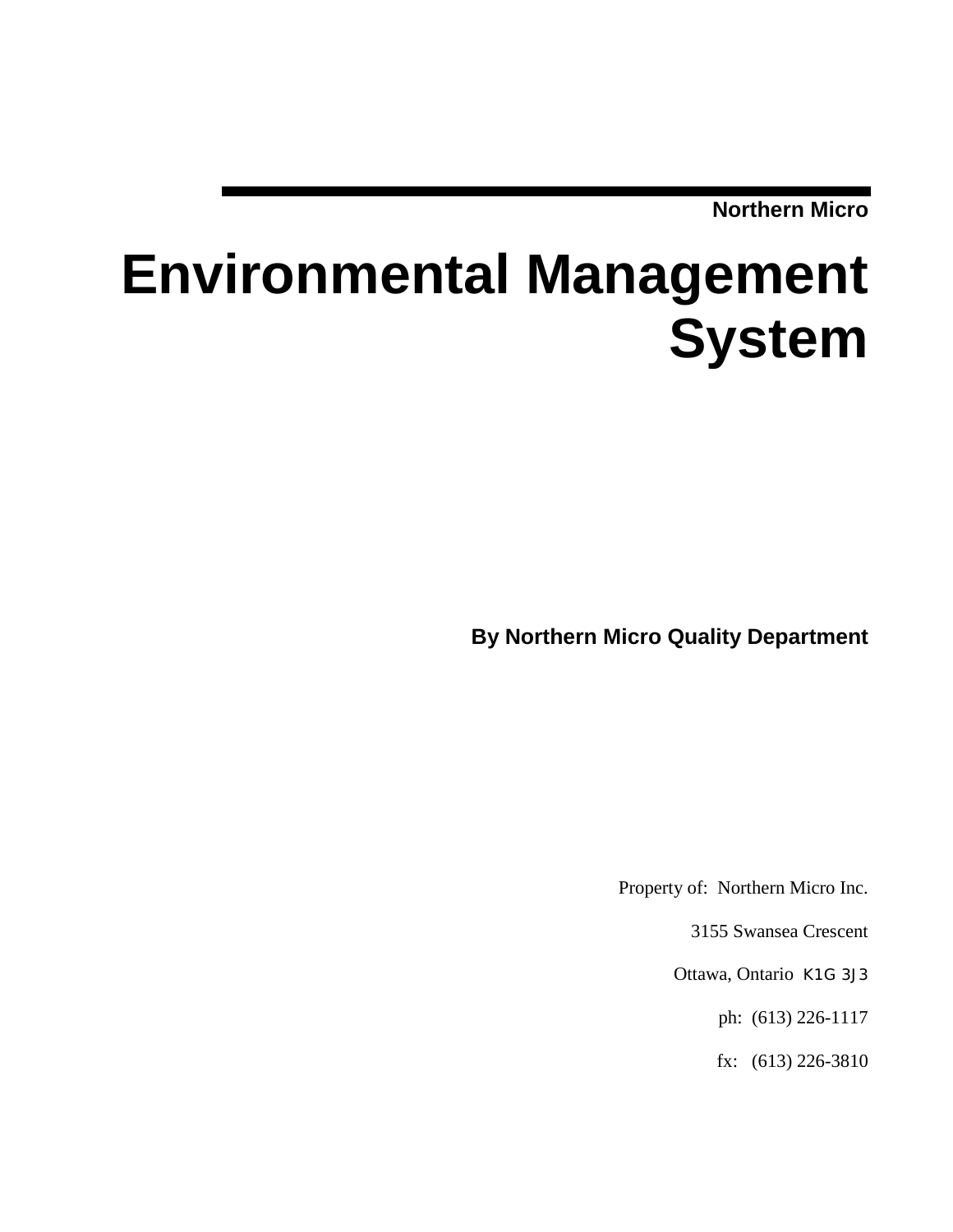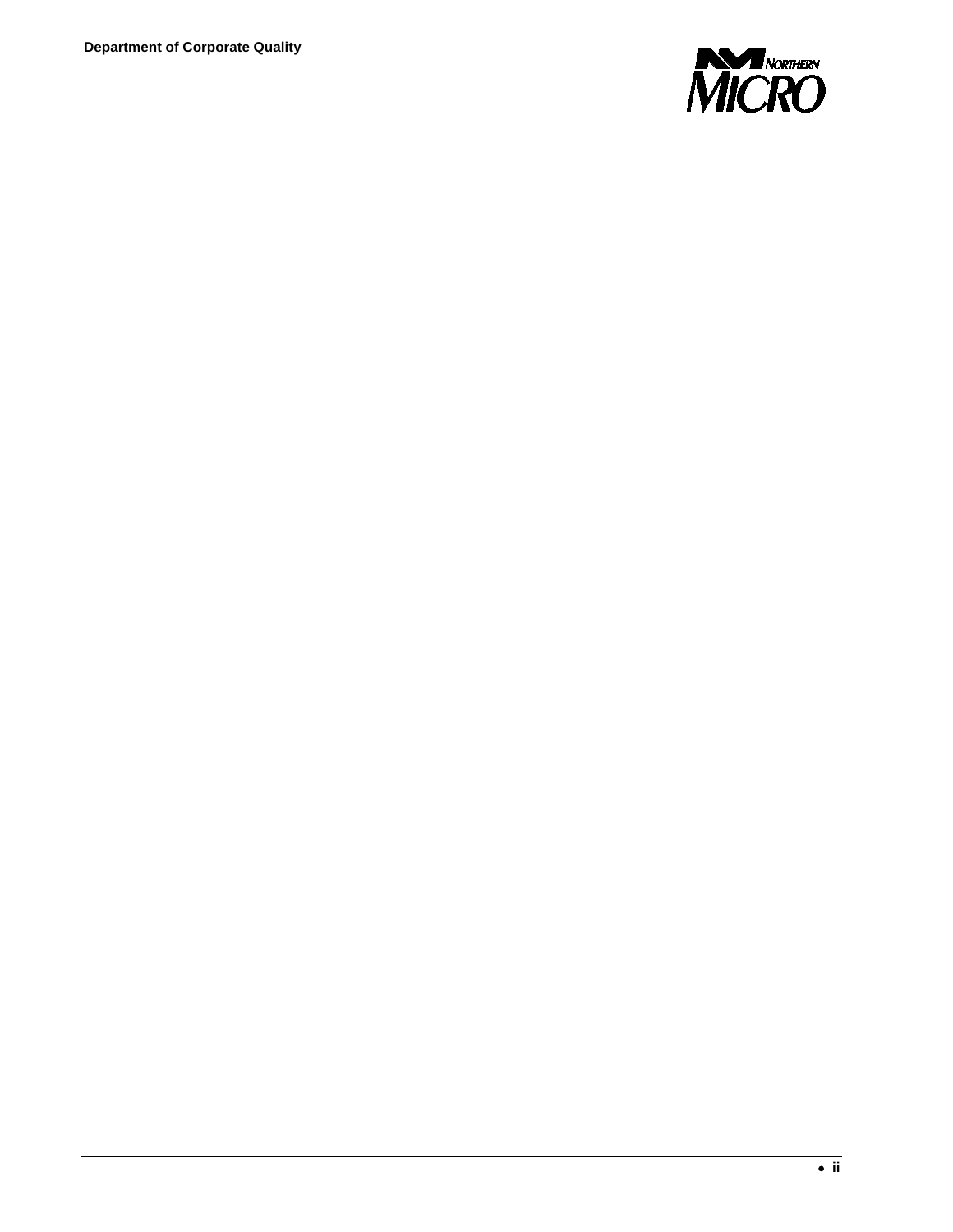

# **Contents**

| Northern Micro Corporate Environmental Policy and Philosophy1       |  |
|---------------------------------------------------------------------|--|
| Northern Micro Environmental Manual Certification of Manual Status2 |  |
| Environmental Manual Review, Amendment and Reissue 3                |  |
|                                                                     |  |
|                                                                     |  |
|                                                                     |  |
|                                                                     |  |
|                                                                     |  |
|                                                                     |  |
|                                                                     |  |
|                                                                     |  |
|                                                                     |  |
|                                                                     |  |
|                                                                     |  |
|                                                                     |  |
|                                                                     |  |
|                                                                     |  |
|                                                                     |  |
|                                                                     |  |
|                                                                     |  |
|                                                                     |  |
|                                                                     |  |
|                                                                     |  |
|                                                                     |  |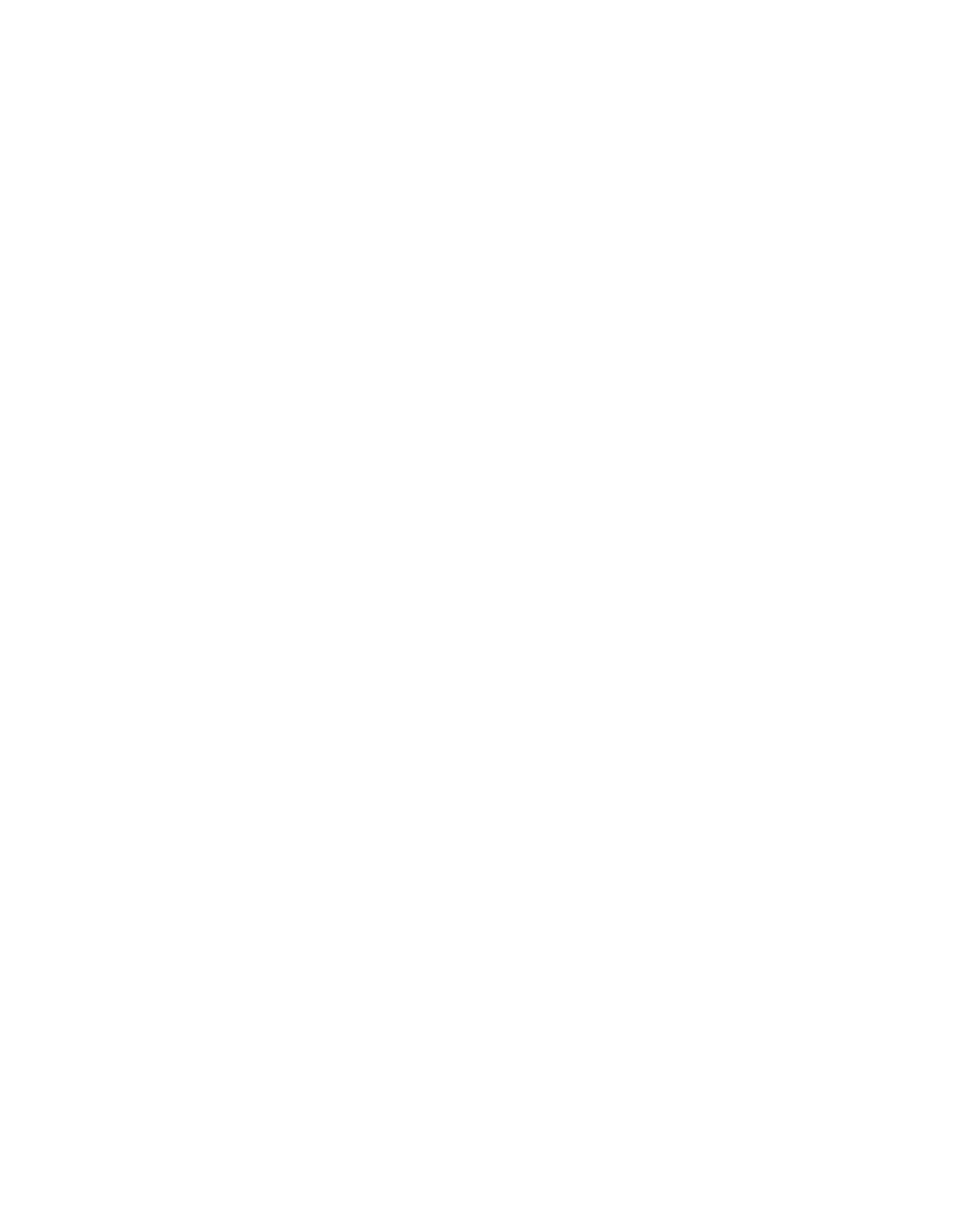

# **Northern Micro Corporate Environmental Policy and Philosophy**

The purpose of this manual is to outline the policies and procedures, which make up the Northern Micro Environmental Management System. This system is implemented by the Department of Corporate Quality, under the direction of the Management representative and has the full support of the company President and the Management Team.

Northern Micro is dedicated to providing computer products and services that meet or exceed the quality, operational performance and life cycle cost requirements of our customers. In an effort to continually improve our system we have implemented our Environmental Management System (EMS), which also meets the requirements of the ISO-14001:2015 Environmental Management System.

At Northern Micro we strive for continuous improvement of our environmental system by incorporating the best possible practices through our waste management and IT products recycling initiatives.

We understand that the achievement of reducing the amount of pollution and waste into our natural environment must rely, to a large extent, on each individual member of the corporate team. All employees, with the full support of management, must personally contribute to the goal of reducing, reusing and recycling our products and the waste we produce.

Northern Micro is committed to continually reducing the amount of Pollution created in its manufacturing plant by offering recycling solutions for IT equipment and by properly reducing, reusing and recycling its packaging material. Northern Micro maintains an Environmental Management system that it is proud of and one that complies with all of its legal and other defined environmental requirements.

By promoting this statement throughout the company, Northern Micro ensures the cooperation of all departments involved throughout the warehousing servicing and manufacturing areas in the company. Documented procedures are used as a guide in maintaining this control.

Herman Yeh President Northern Micro Inc.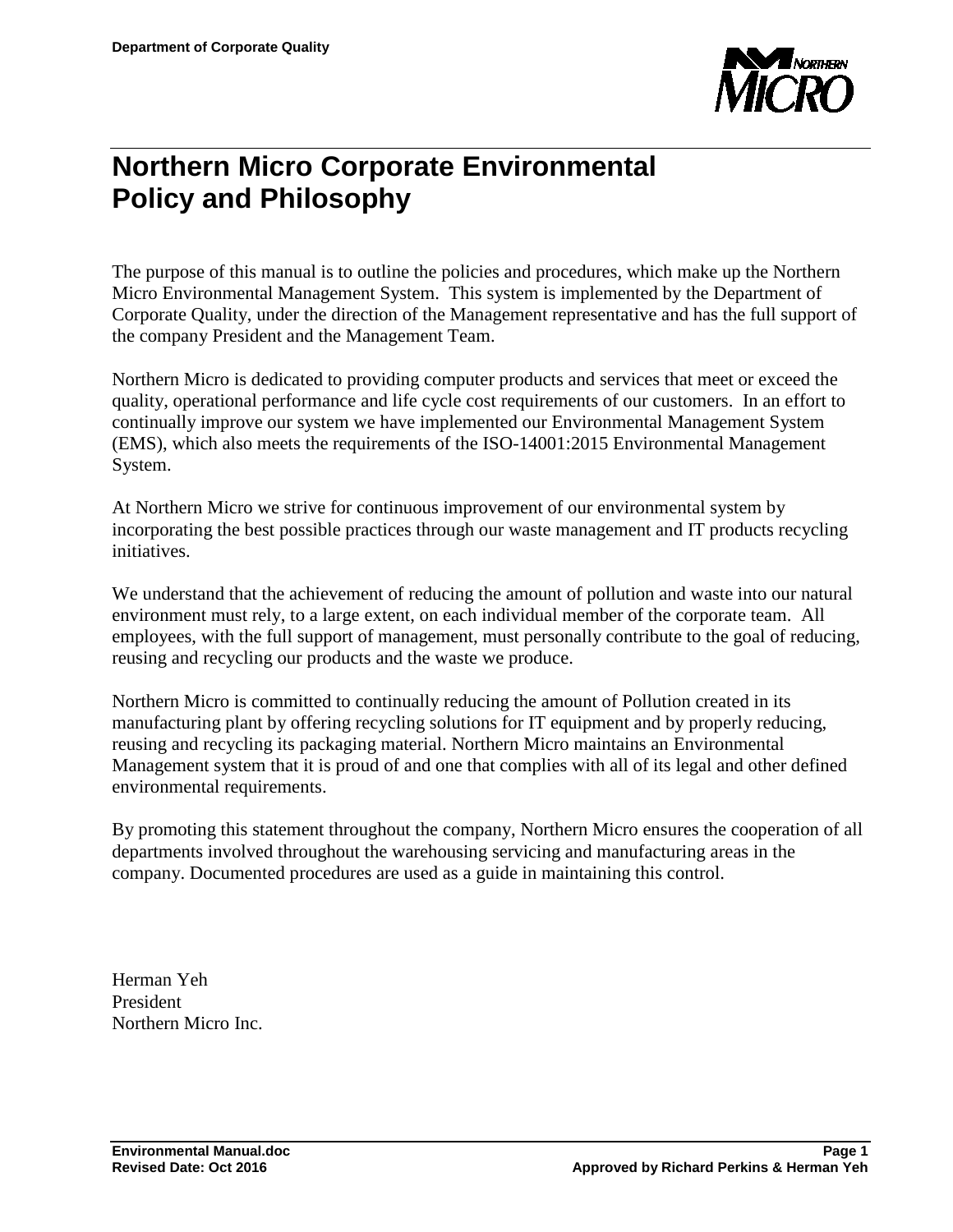

# **Northern Micro Environmental Manual Certification of Manual Status**

As this manual is a controlled document. We hereby certify that this Quality Manual is of most current status. The information contained within both, accurately and completely describes the Environmental Management System in use at the following locations:

> Northern Micro Inc. 3155 Swansea Crescent Ottawa, Ontario K1G 3J3

We also certify that these systems are in compliance with the provisions and requirements of International Standards ISO 14001-2015 Environmental Management Systems - Requirements

Richard Perkins Quality Management Representative, Northern Micro 2 May 2016

Herman Yeh President, Northern Micro 2 May 2016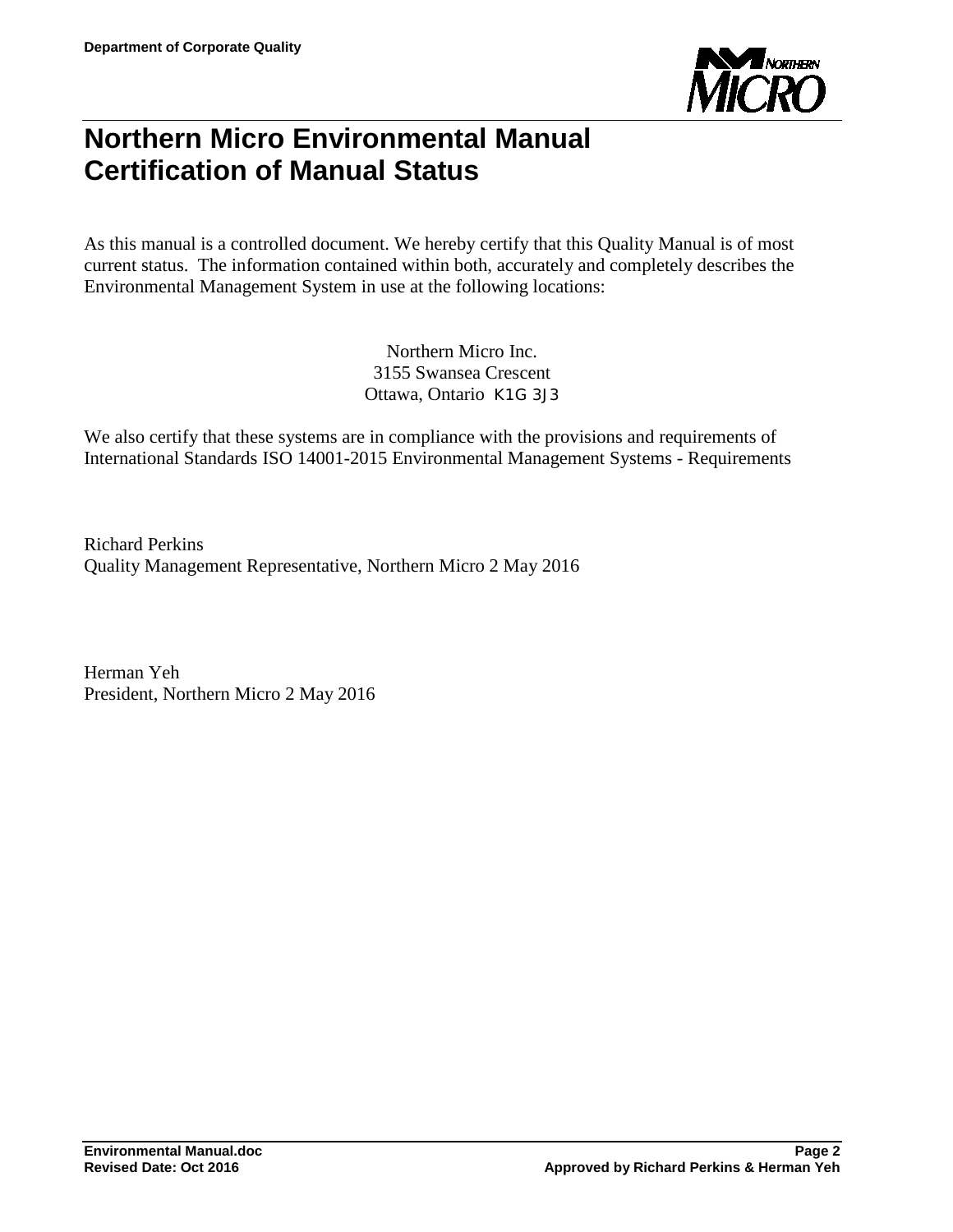

# **Environmental Manual Review, Amendment and Reissue**

Amendments to the Northern Micro Environmental Manual are to be made on an as needed basis. Amendments and re-issues of this Manual may be made only by the Quality Department.

The Master copy of the Environmental Procedures is an on-line version, and is to be referred to in case of discrepancy. The date of the on-line manual is to be considered the correct issue, and all documentation will correspond to the dates indicated on file in the Northern Micro System.

The Northern Micro Environmental Management System is audited on an annual basis to ensure that all amendments have been fully integrated into its Management System. This manual is verified and reissued with a new Certification of Manual Status annually. Changes are maintained as part of Document Control.

Amendments to the manual take the form of revised procedures. The "most current" status of the manual can be verified by comparing archived copies of the manual.

## **Distribution**

This Environmental System Manual is the primary document defining the Environmental Management System at Northern Micro. The Quality Management Representative controls its distribution and revision. Northern Micro offers information-only copies to interested customers.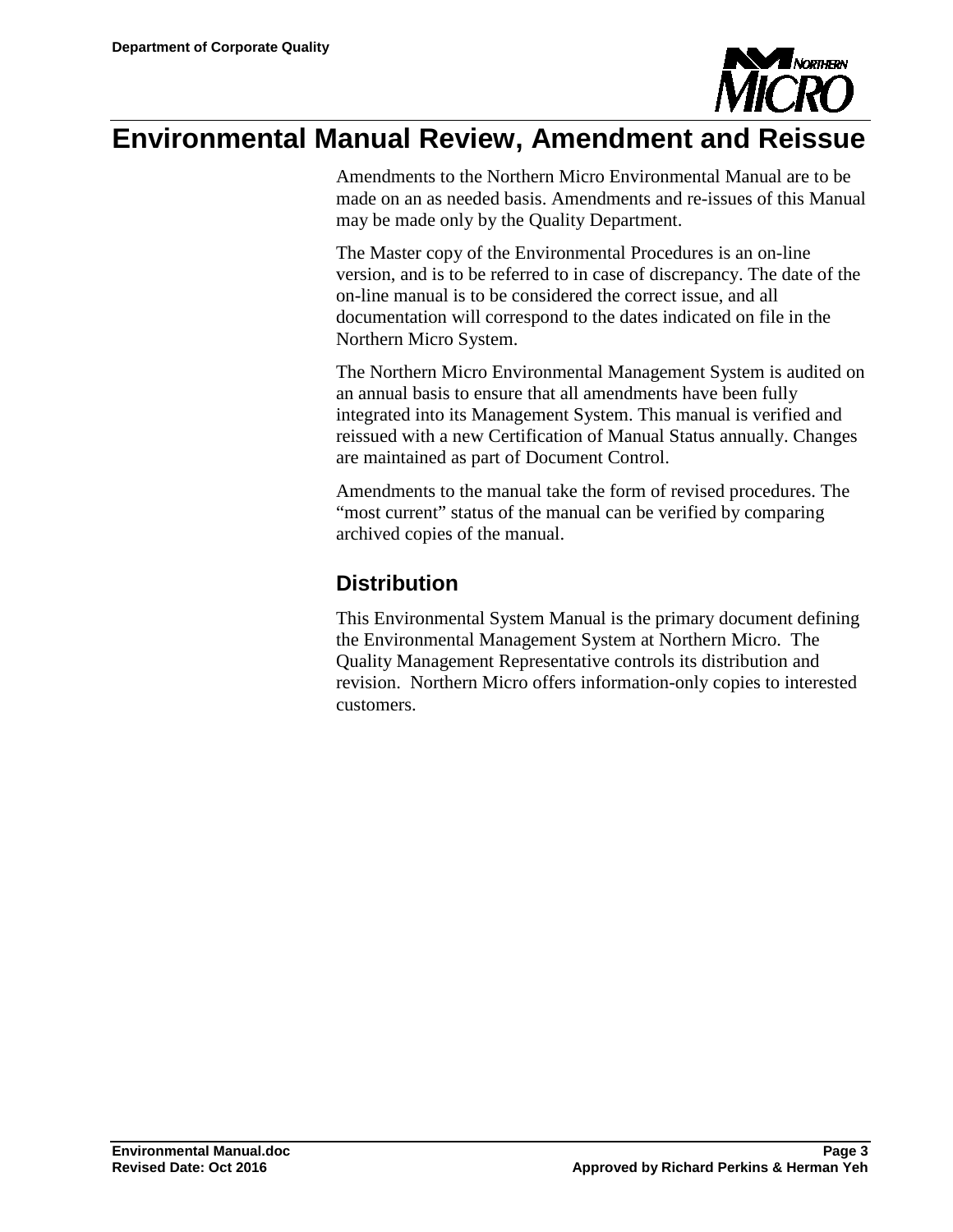# **Introduction**



This manual describes the Northern Micro Environmental Management System (EMS). The EMS is the first level guide to implementing the corporate Environmental policy and procedures. The System consists of an authorized set of documentation, including Environmental Policy, procedures, and records that document activities that are used for the effective management of the system.

The Environmental Management System is designed to meet the requirements of the ISO 14001:2015 Environmental management systems-Requirements

## **Scope**

The Environmental Management System assures that Northern Micro computer products, their manufacturing, their delivery, and their recycling are processed under the control of the system. The System is designed to adhere to ISO 14001:2015 standard. The system assures conformance to legal requirements and the company's environmental policy and provides objective evidence of effective control.

This Environmental Manual includes Northern Micro's Environmental Policy, identifies management responsibilities, and references the procedures of Northern Micro, and supporting Environmental Management System documents and records. The system commits to continual improvement and ensures that interested parties are considered. We provide leadership to manage the system and communicate it throughout our organization. The system complies with all regulatory requirements and is driven by the environmental objectives defined by management. The system is planned, implemented and reviewed while considering the context of our organization and all significant aspects are reviewed. Effectiveness is measured through internal audits, external audits, CAR and management review.

## **Reference Documents**

These documents provide details, definitions, and descriptions of the Environmental Management System procedures, and must be used in the latest version:

- Environmental Objectives
- Environmental Manual (this document)
- Control of Documents Procedure
- Control of Records Procedure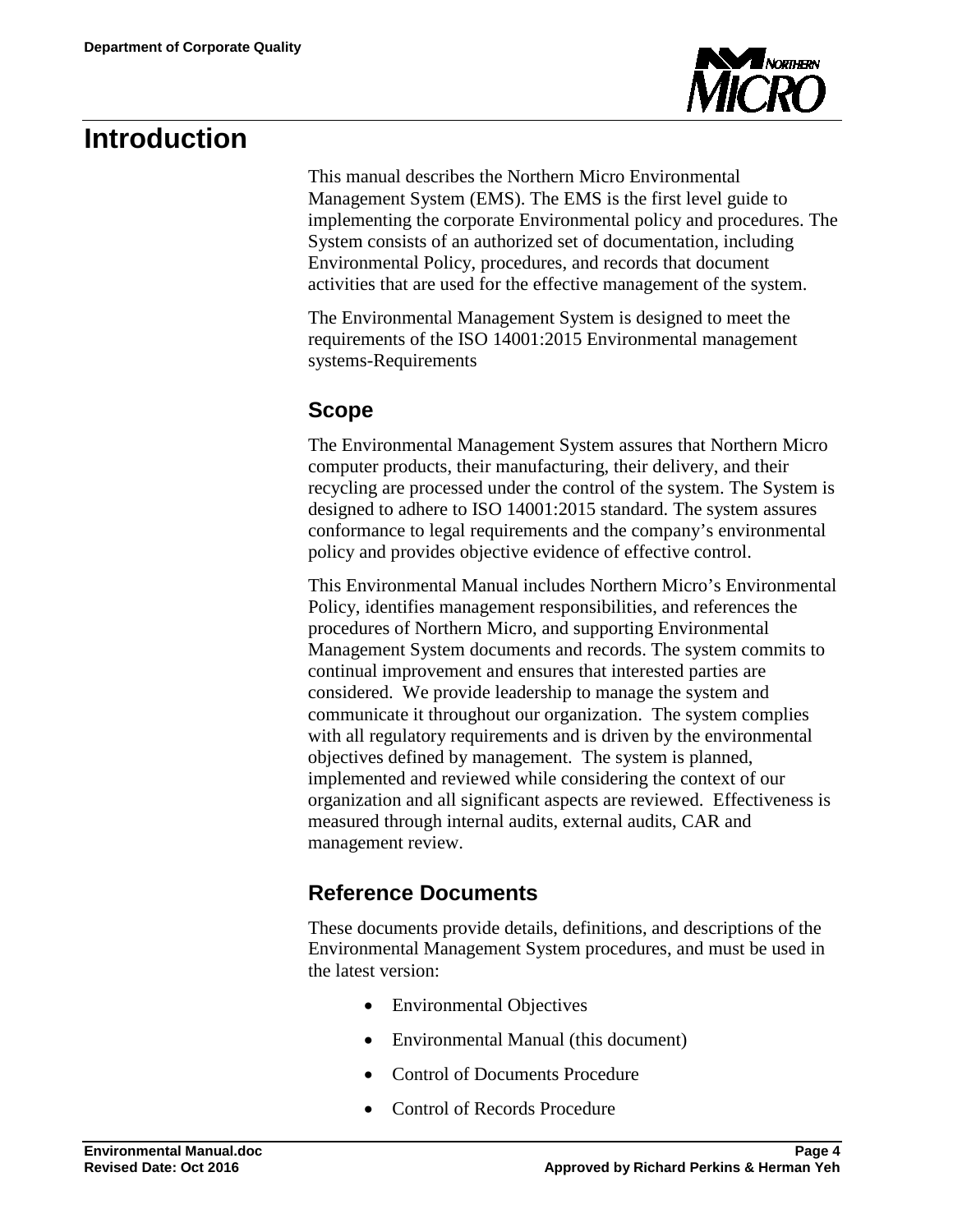

- Internal Audit
- Corrective Action
- Corporate Responsibility Report





Internal Audit, External Audit, Management Review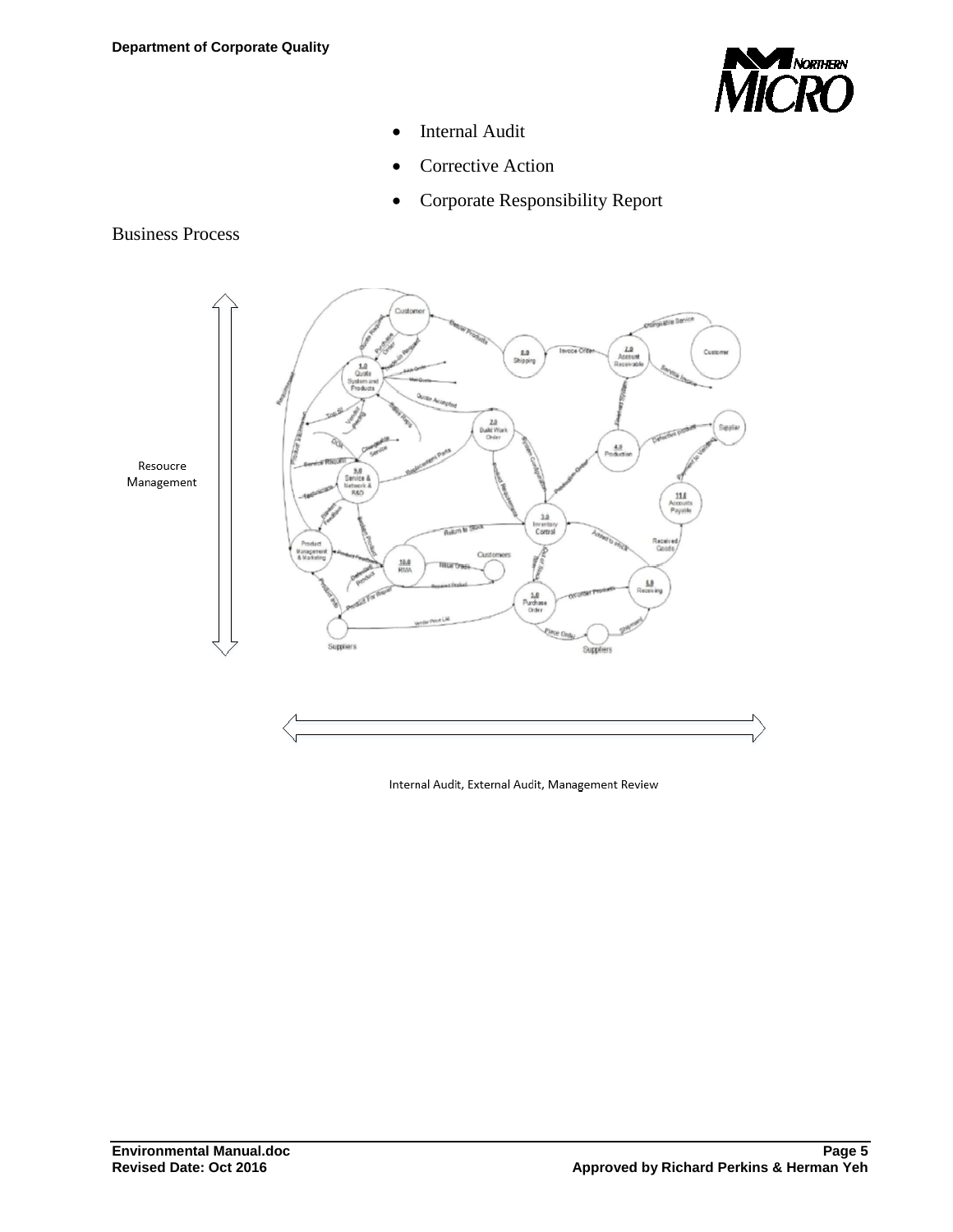

## **Definitions**

The acronyms used in this manual are described in this section.

| <b>EMS</b>  | <b>Environmental Management System</b>      |
|-------------|---------------------------------------------|
| <b>ISO</b>  | <b>International Standards Organization</b> |
| <b>NM</b>   | Northern Micro                              |
| <b>NMIS</b> | Northern Micro Intranet System              |
|             |                                             |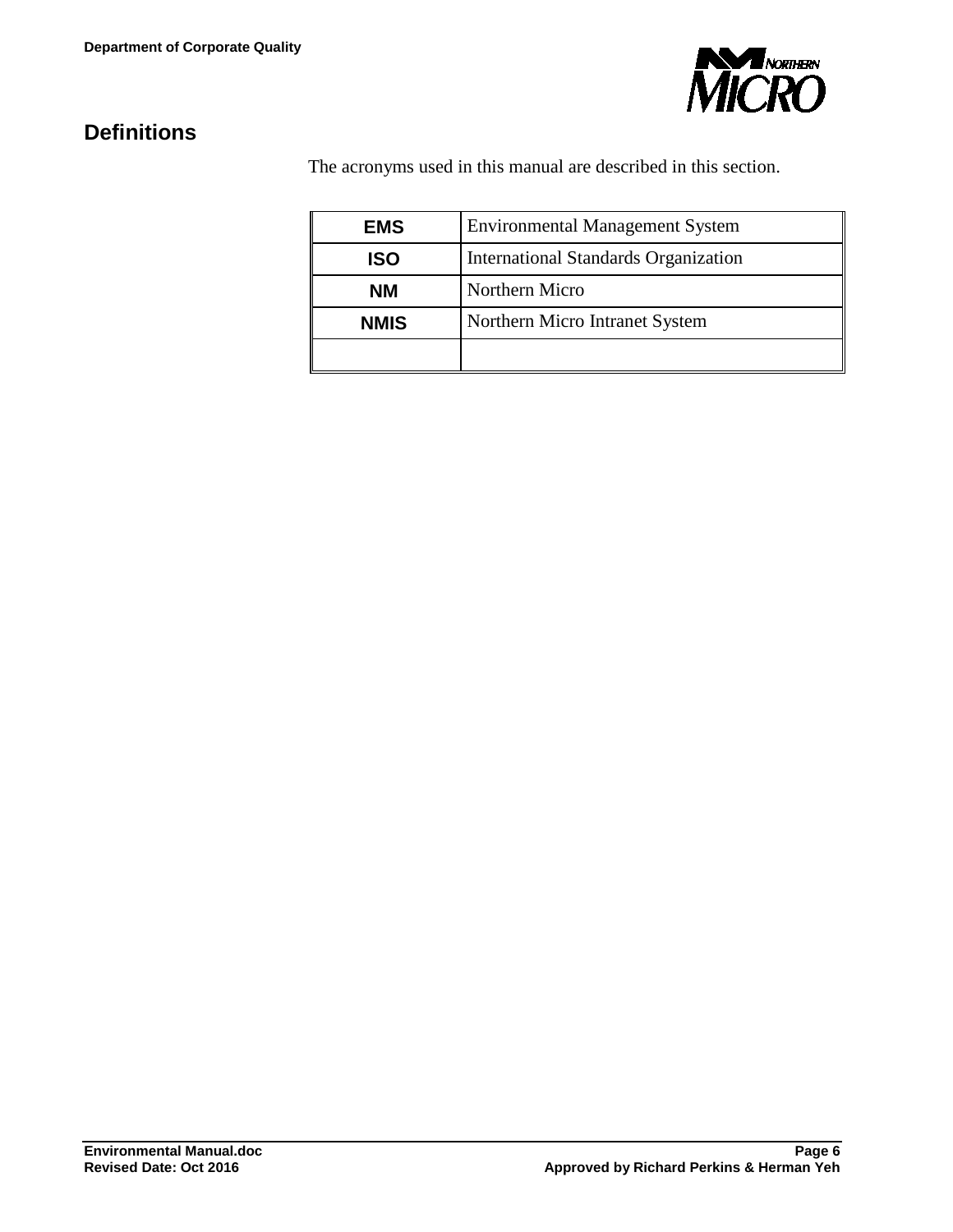

# **Environmental Management System**

#### **General**

NM has established and maintained a documented Environmental Management System to ensure conformance to requirements. This System is used to minimize the environmental impact of Northern Micro as an organization. It also allows us to minimize the waste that Northern Micro produces and recycles.

The Environmental Management System has been documented and includes a formal documentation structure and document control process to support its operation. The Environmental Manual, combined with the Procedures and Environmental Objectives constitute the Environmental Plan for Northern Micro. Northern Micro fulfills the requirements of ISO 14001:2015 and Northern Micro's Environmental Management System Procedures by following this plan. Northern Micro Environmental Management System is defined in the following documents and the following processes:

- Environmental Manual
- Procedures
- Environmental Objectives
- Corporate Responsibility Report
- Records

Northern Micro currently outsources its processes that affect the proper recycling of computers and IT equipment.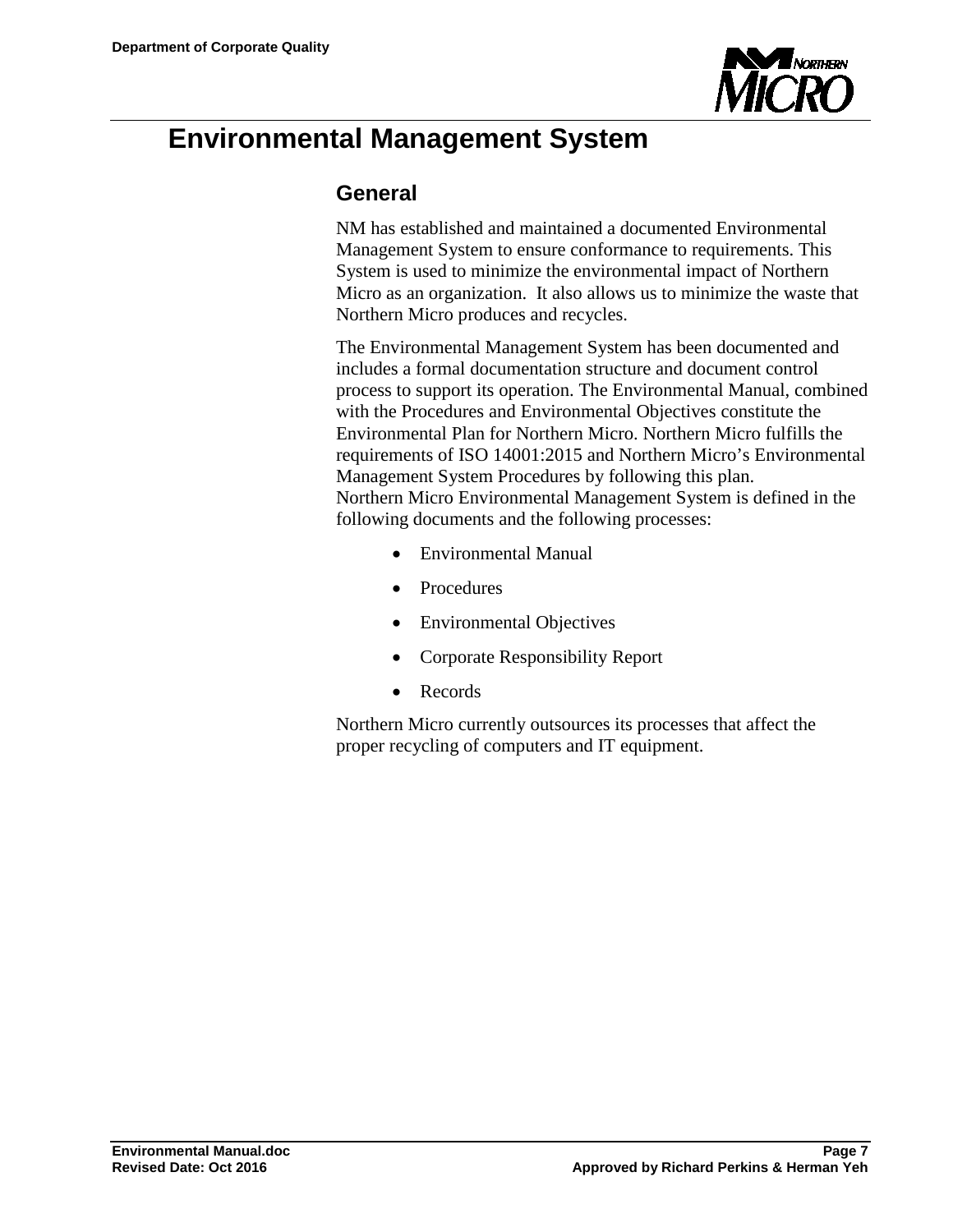

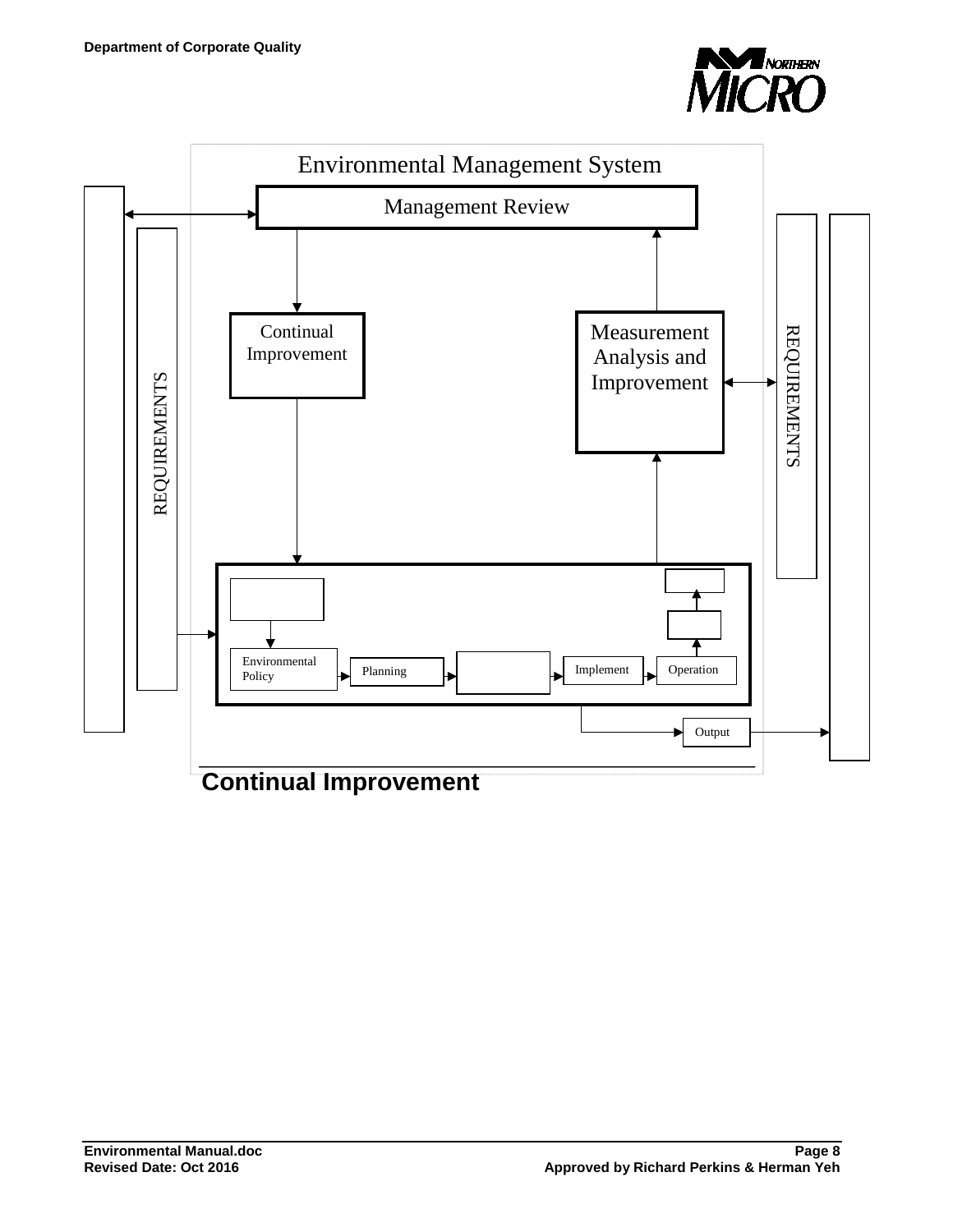

The Environmental Management System is periodically assessed via internal and external audits and Management reviews. All employees are responsible for maintaining the EMS and applying continuous improvement. The Management representative is responsible for monitoring and auditing the Environmental Management System.

## **Environmental System Documentation**

Northern Micro personnel are required to understand Environmental Management System documentation, and it must at the same time fulfill the requirements of the ISO 14001:2015 standard. To this end, Northern Micro has developed a structure for the Environmental Management System, based on the specifications of ISO 14001:2015, that is easily understood and that employees can learn easily in training sessions. The Environmental Management System is based on the following documentation:

- Environmental Manual
- **Objectives**
- **Procedures**
- Environmental Records
- 1. The Environmental Manual is a high-level address of the elements of ISO 14001:2015 and how Northern Micro meets them. Included are environmental policy, organizational structure, and management responsibilities
- 2. Environmental Objectives outline the goals of the environmental system at Northern Micro. These goals have been communicated to all staff and are based on the environmental policy.
- 3. Environmental Management System procedures are the procedures that are used by the service department and the production departments within the company.
- 4. Environmental Records are the output of the working EMS. They demonstrate the effectiveness of the System and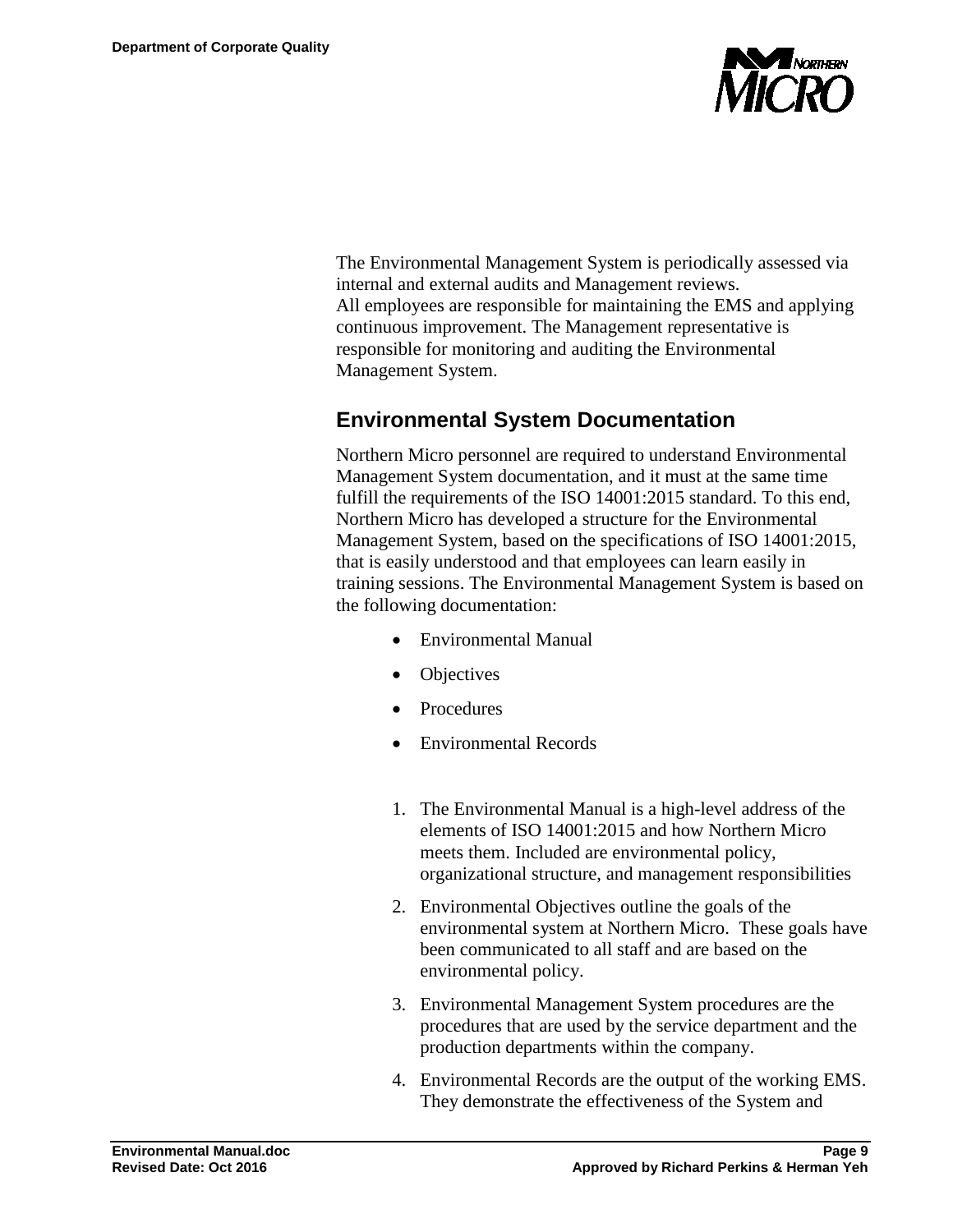

provide a benchmark against which we can measure continuous improvement.

5. Corporate Responsibility Report is a controlled document which measures NM's carbon footprint and other EMS information.

#### *DOCUMENTATION REQUIREMENTS*

#### **General**

Northern Micro's Environmental Manual, Environmental Management System Procedures, and any necessary external documentation as required, shall be authorized, controlled and maintained. All documents shall be periodically reviewed for continuing correctness and effectiveness and updated if necessary.

Each employee is responsible for the adherence to the requirements of the Environmental Management System at his/her area, and that the documented procedures conform to the requirements and are used as written.

#### **Document and Data Approval and Issue**

Northern Micro has established document control procedures for controlling each type of Environmental Management System document that requires control. This procedure addresses the review, approval, control, revision, and archiving of Management System documents.

These procedures are detailed in Control of Documents Procedure.

These procedures assure that anyone in NM can initiate a change in documentation or new documentation. Changes to documentation are approved by the functions issuing the initial document. This is coordinated through the manager who owns the document.

These procedures ensure that the most current version of the documentation is available where the process is performed.

The Management representative and the department Managers coordinate a master list of all Quality Management System documents. This list is located on Northern Micro's Intranet (NMIS). Documents will be reviewed on a yearly basis. More frequent reviews may be scheduled.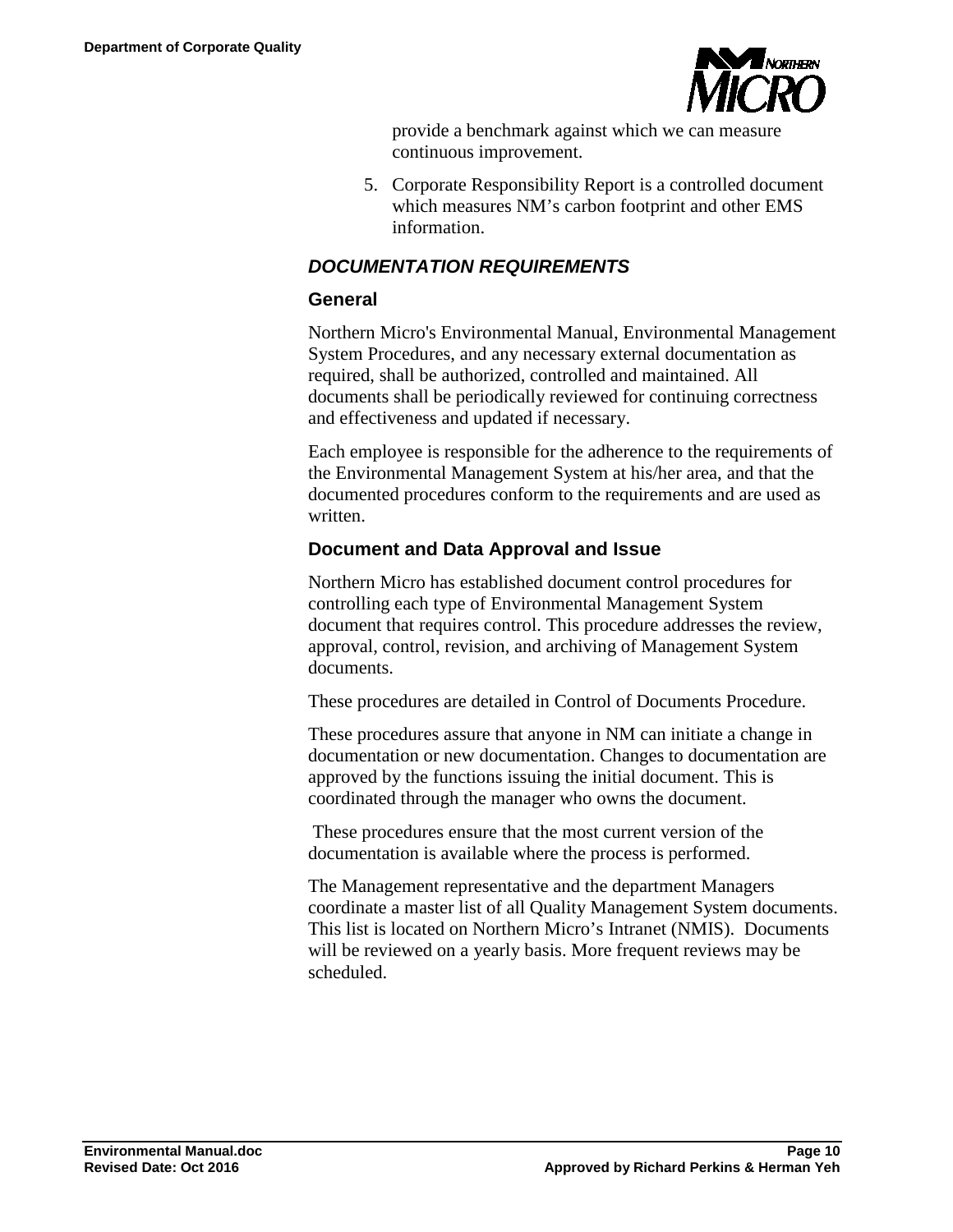

#### **Documentation and Data Changes**

Any changes to documents or new documents can be initiated by anyone in Northern Micro. Changes shall be documented by the reviewing functions, and those changes shall be reflected in all concerned documentation.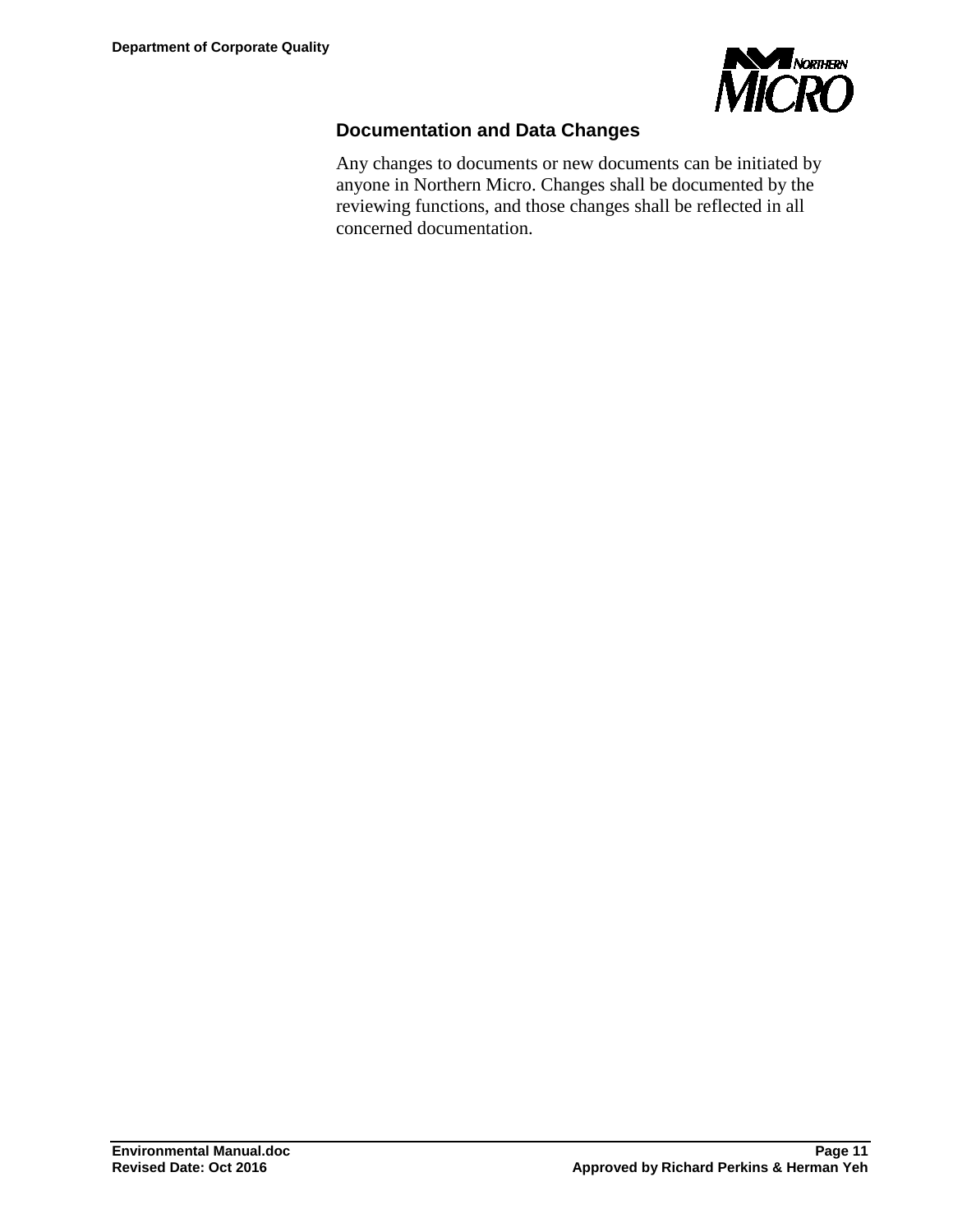

# **Management Responsibility**

The quality of NM products is established and maintained by implementing quality assurance and quality control activities at all levels of the organization. The Management representative has been assigned, by the President, the task of guiding Northern Micro throughout the process. In addition, the company's management is responsible for:

- 1. Establishing and communicating the Environmental Policy throughout the company
- 2. Defining and documenting the responsibilities relating to the Environmental Management System.
- 3. Conducting formal reviews of the Environmental Management System to share results of audits and to ensure the continuing conformance and effectiveness of the Environmental Management System.
- 4. Continuing to make improvements with respect to the EMS
- 5. Ensuring that appropriate resources are available and qualified to perform activities in accordance with the Environmental Management System.
- 6. Ensuring that Environmental objectives are established
- 7. Ensure that Legal and other requirements are met with the aim of enhancing the Environmental Management System.
- 8. Ensuring that the Corporate Responsibility Report is kept updated.

## **Organizational Structure**

The organizational structure of those functions, which may impact on the EMS, is described in the attached organizational chart. Each major function of the organization is positioned so as to allow the effective implementation of the Quality Management System. The Management representative has the necessary authority to resolve environmental issues and the organizational freedom of reporting directly to the President, so as to alleviate conflicts with other considerations.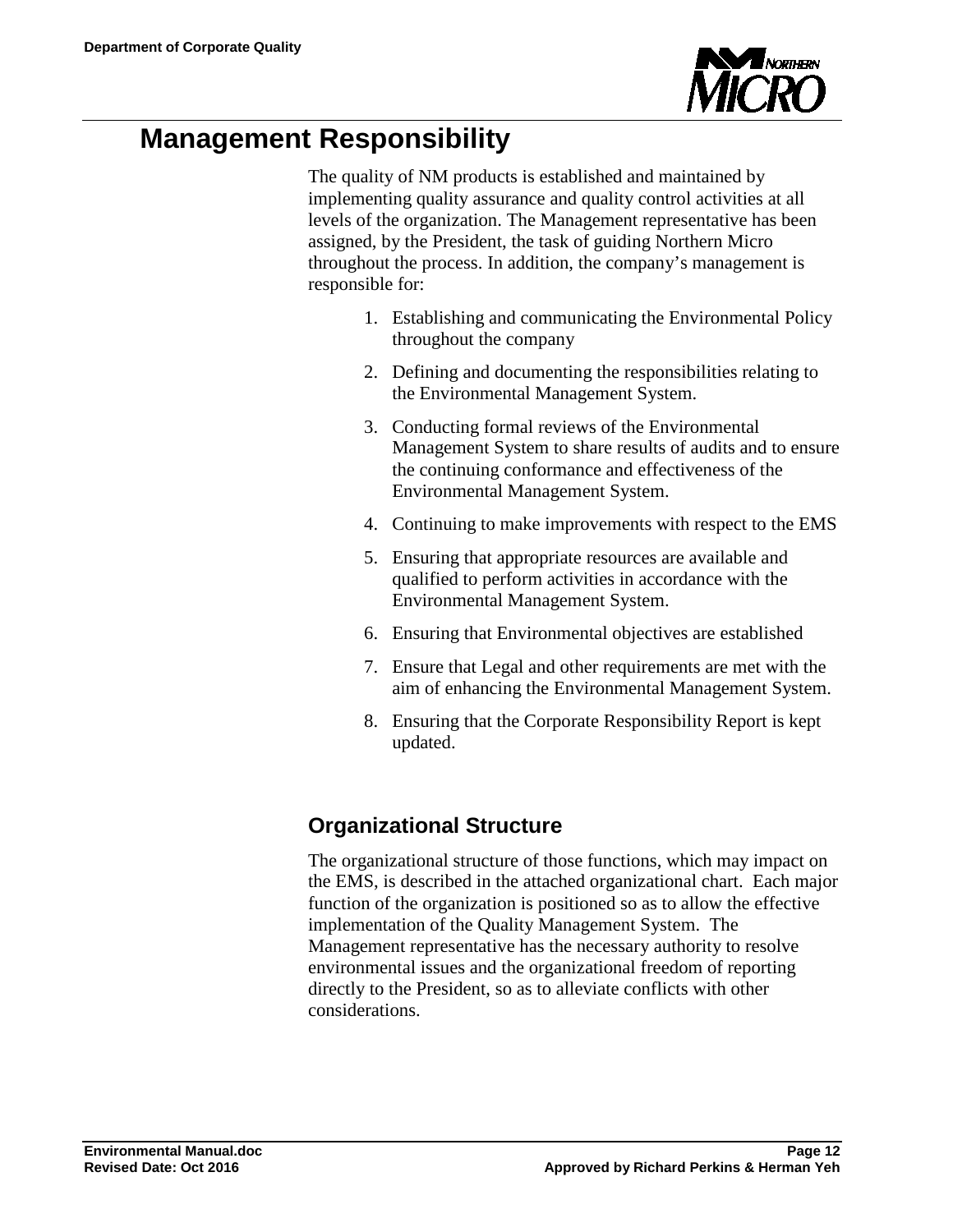



Figure 1 - NM Management Team

## **Responsibility and Authority**

The environmental system is the responsibility of each employee of Northern Micro. The following are specific quality-related responsibilities of Northern Micro as they relate to the organization chart.

#### **President**

Oversees all company operations. Co-ordinates Management staff to attain company goals. Oversees the reviews of Corrective and Preventive actions with the Management Representative at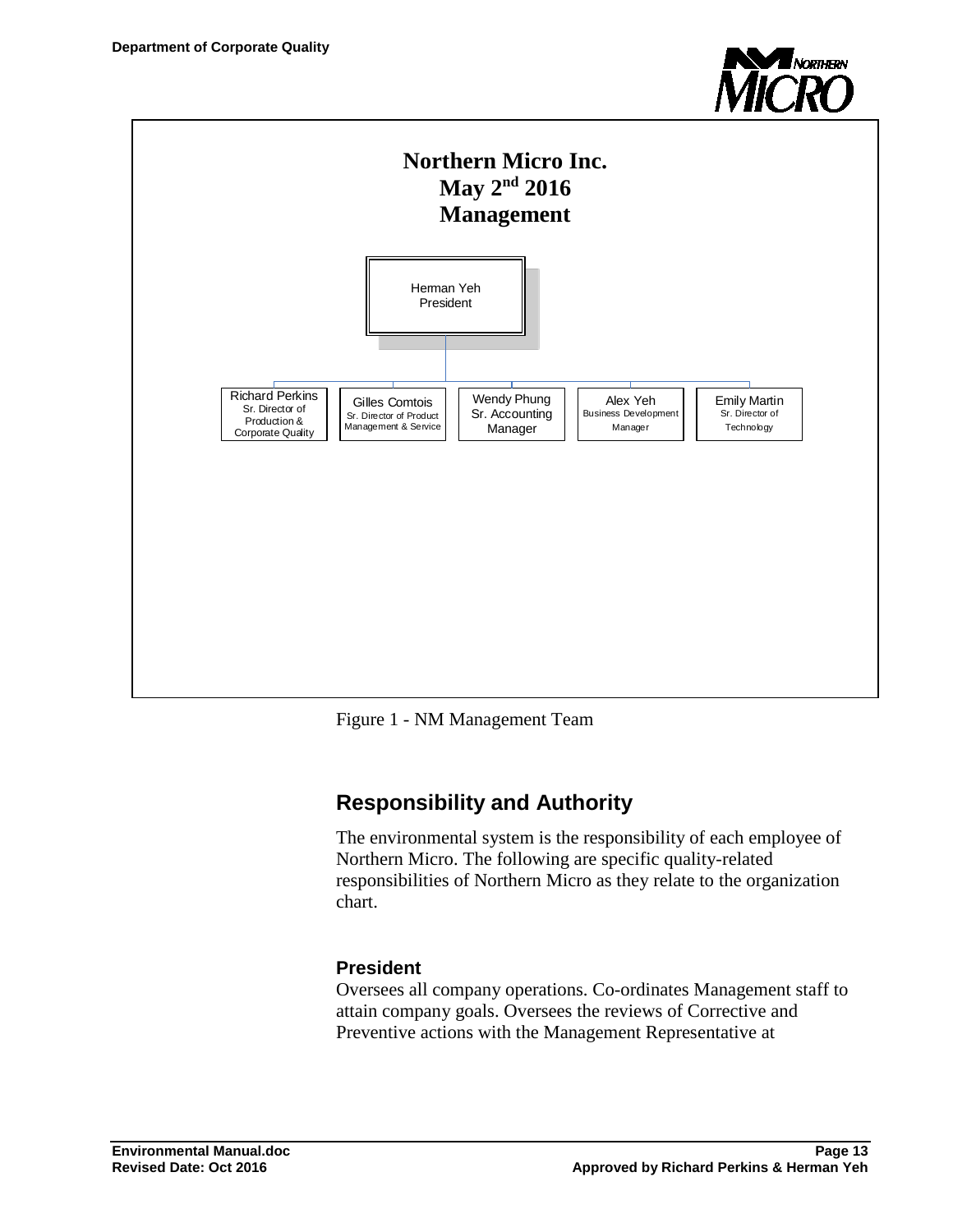

Management meetings to ensure effective actions and follow-up are completed. Acts as the ultimate authority in the event of dispute in Environmental issues. Ensures that appropriate resources are available to all departments to complete corporate functions, including the ability of departments to hire or train personnel for all activities, including performance of work, verification of activities, and internal quality audits.

#### **Senior Accounting Manager**

Oversees financial operations at Northern Micro. Co-ordinates financial staff to close company books accurately. Provides accurate and timely financial information to assist the President in making corporate decisions.

#### **Management Representative**

Oversees Quality and Environmental Management Systems. Verifies the implementation and follow-up of solutions. Schedules internal audits and provides reporting and follow-up to the management team as a basis for improvement of the Quality and Environmental Management System. Top management is accountable for all aspects of Northern Micro's ISO 14001:2015 certification.

#### **Senior Director Production & Corporate Quality**

Handles daily Production operations in accordance with ISO 9001:2015 and ISO 14001:2015 guidelines and Northern Micro Management System Procedures. Verifies the implementation and follow-up of solutions.

#### **Senior Director Product Management**

Co-ordinates Marketing, oversees Purchasing activities. Ensures purchases are made in accordance with ISO 14001:2015 guidelines and Northern Micro Environmental Management System Procedures, and that suppliers are evaluated. Co-ordinates marketing activities to ensure NM has a broad range of available promotions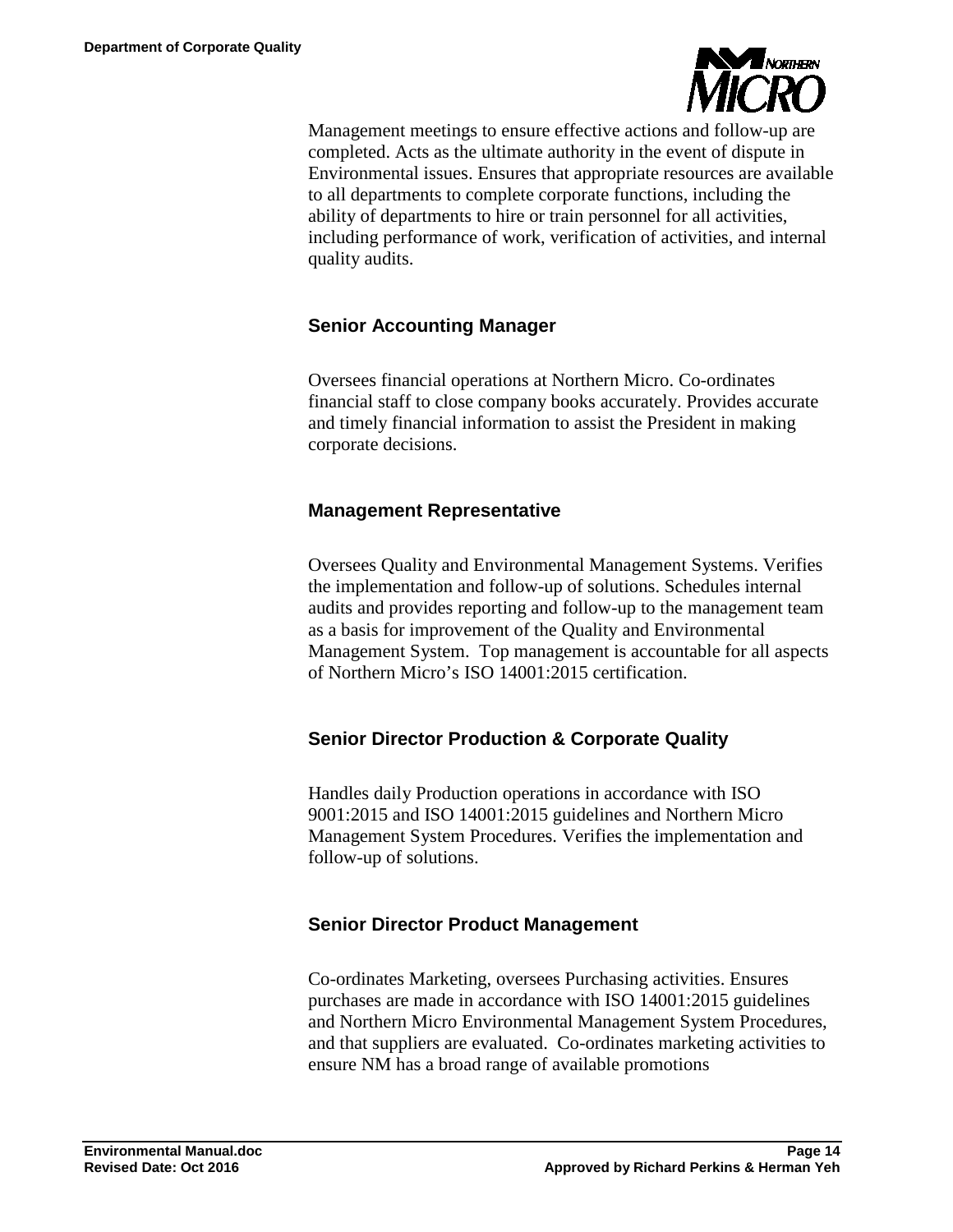

Handles service operations in accordance with ISO 14001:2015 guidelines and Northern Micro Quality and Environmental Management System Procedures. Oversees activities of the Customer Support Group. Develops and authorizes procedures for Technical Services and Support.

Northern Micro Management is responsible for promoting the Environmental Policy and for ensuring that our environmental requirements and obligations are met. Explanation on how Northern Micro does this is covered in its Environmental Aspects and its Legal and other Requirements procedures.

## **Environmental Policy**

Northern Micro's Environmental Policy has been issued by the President of Northern Micro. It has been communicated to all employees, has been posted in various strategic locations throughout Northern Micro, and is available for viewing on the NMIS. Northern Micro's Management team reviews the policy at Management reviews to ensure continued suitability.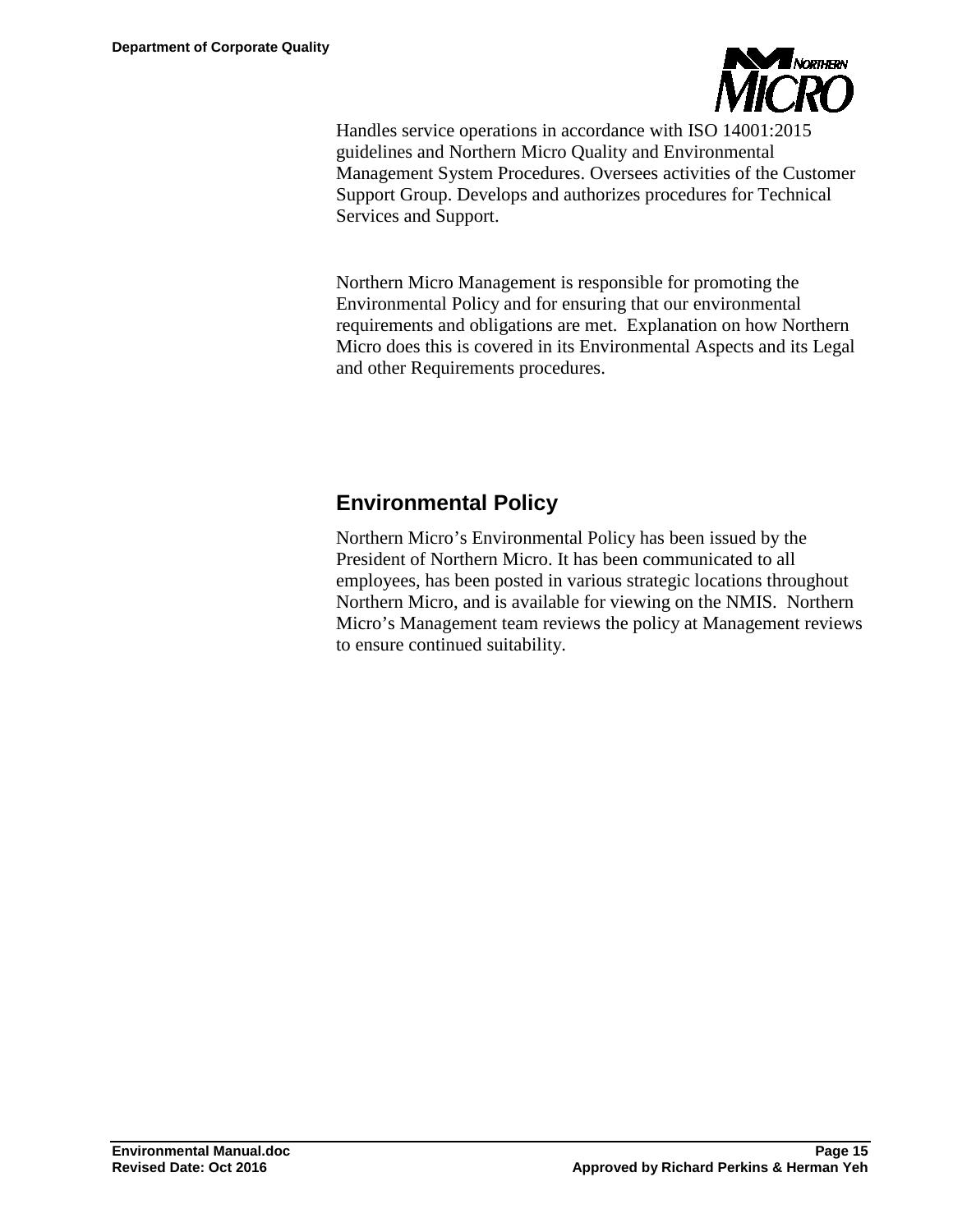

# **ENVIRONMENTAL POLICY of NORTHERN MICRO INC.**

Northern Micro is committed to continually reducing the amount of Pollution created in its manufacturing plant by offering recycling solutions for IT equipment and by properly reducing, reusing and recycling its packaging material. Northern Micro maintains an Environmental Management system that it is proud of and one that complies with all of its legal and other defined environmental requirements.

> \_\_\_\_\_\_\_\_\_\_\_\_\_\_\_\_\_\_\_\_\_\_\_\_\_\_\_\_\_\_\_\_\_\_\_\_\_\_ President

> > 2 May 2016

## **Planning**

Northern Micro has an Environmental Plan that consists of the Objectives, an Environmental Manual and procedures. By following the Environmental Manual and the procedures, and by striving to meet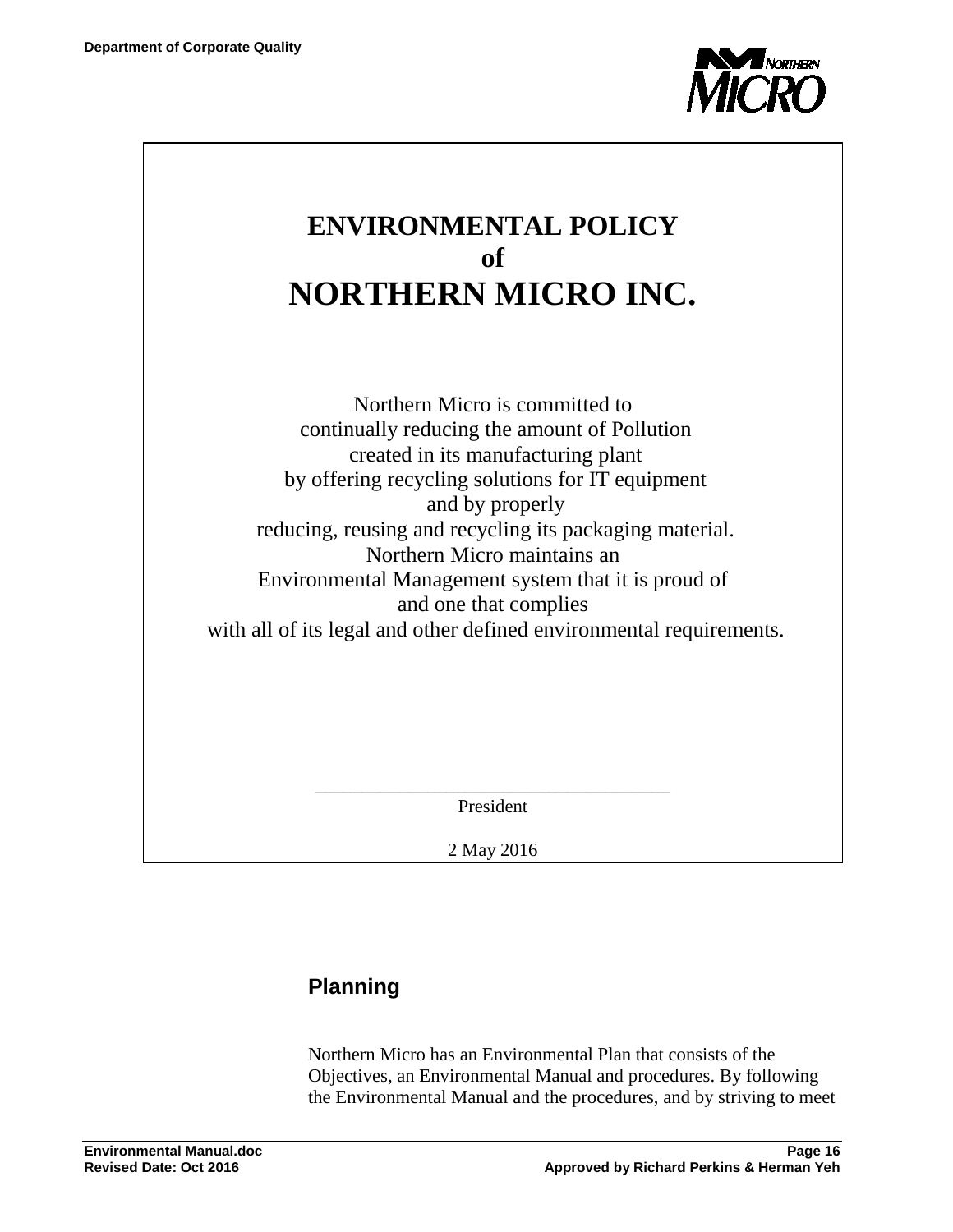

the Environmental Objectives, Northern Micro is able to comply with the requirements of the ISO 14001:2015 specifications. If it becomes necessary to implement any procedures or policies that are not currently in Northern Micro's Environmental Plan, then a Plan using the guidelines for planning as per the ISO 14001:2015 guidelines shall be used.

#### *Management Representative*

The President has appointed Director, Production as the Management Representative for the Environmental Management System. All Management has defined authority and responsibility for ensuring that the Northern Micro Environmental Management System complies with the requirements of ISO 14001:2015, and that the Environmental Management System is maintained, effective and continually improved.

These responsibilities are carried out through periodic Management System audits, and by completing the appropriate corrective actions. Additional responsibilities include:

- Ensuring the efficiency of the Environmental Management System is continuously improved
- Training Northern Micro personnel in regard to the EMS.
- Maintaining registration to ISO through internal and external audits, and monitoring corrective actions resulting from those audits to ensure they are eventually closed out and effective.
- •

#### *Internal and External Communication*

Northern Micro Management ensures that there is a communication process in place regarding the effectiveness of the environmental management system. This is done in many ways. Through the Northern Micro Intranet, email, departmental meetings and verbally to name a few. Northern Micro does not communicate externally about its environmental aspects. Any questions, documentation or responses to external parties will be the responsibility of the management representative.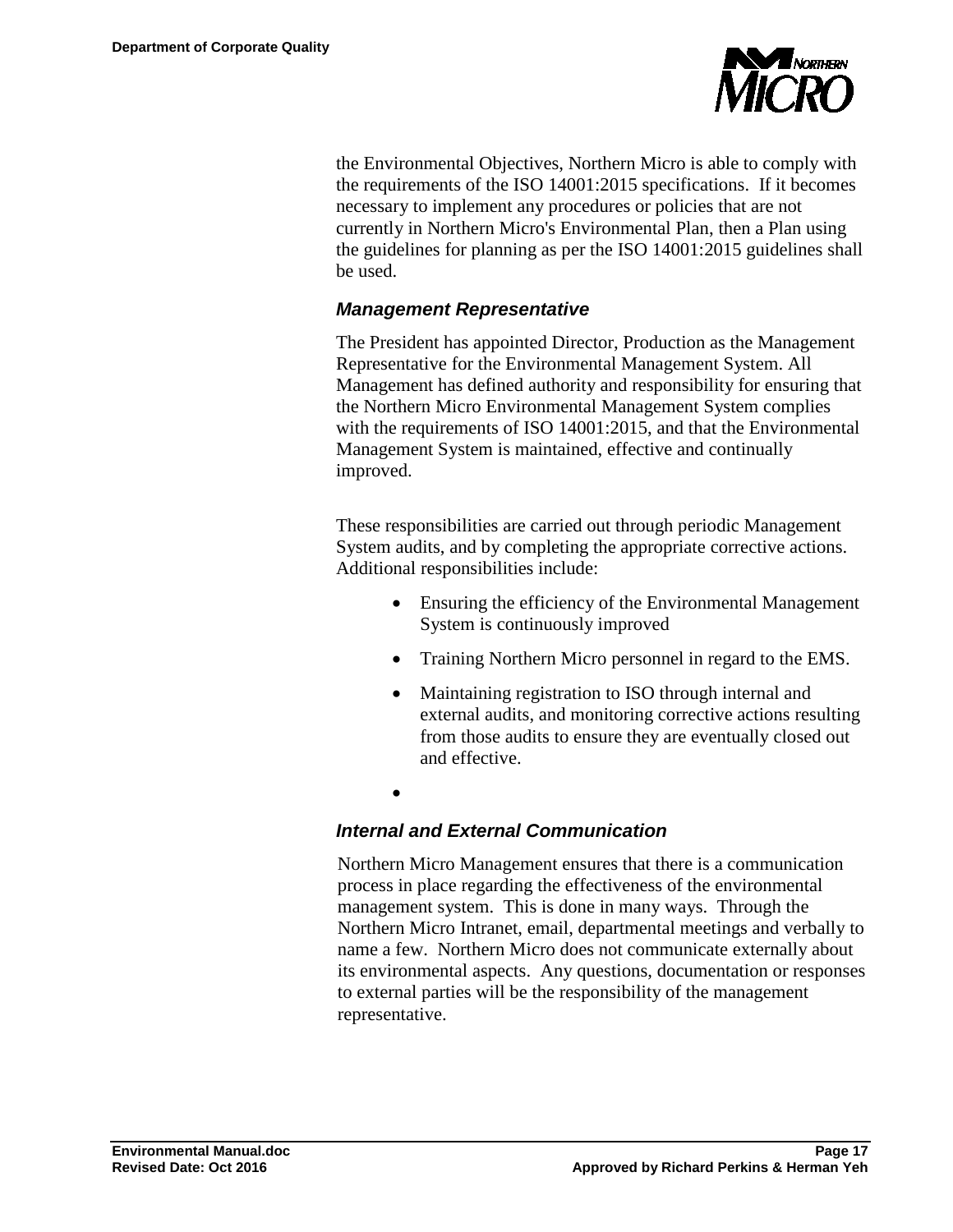

### **Management Review**

Each Process of the Environmental Management System shall be reviewed annually, as a minimum, to assess and demonstrate the effectiveness of the system.

If necessary, additional reviews may be held. The Management representatives schedules and conducts reviews of the Environmental Management System with the NM management team in attendance. The following topics are available for address during these review meetings to help ensure compliance with the ISO 14001:2015 standard:

- Environmental policy
- Objectives (measured quarterly)
- Results from internal and external audits, and the effectiveness of their corrective and preventive actions
- Improvements to the Environmental Management System
- Follow up of previous environmental reviews.
- Changes that could affect the environmental management system.
- Communications from external interested parties, including complaints
- Corporate Responsibility Report

The Management representative is responsible for maintaining the meeting notes from Management reviews, and any decisions or agreed-upon actions captured during reviews.

The management reviews will produce decisions and actions related to:

- Improvements of the effectiveness of the Environmental Management System and its processes
- Possible changes in the environmental policy or objectives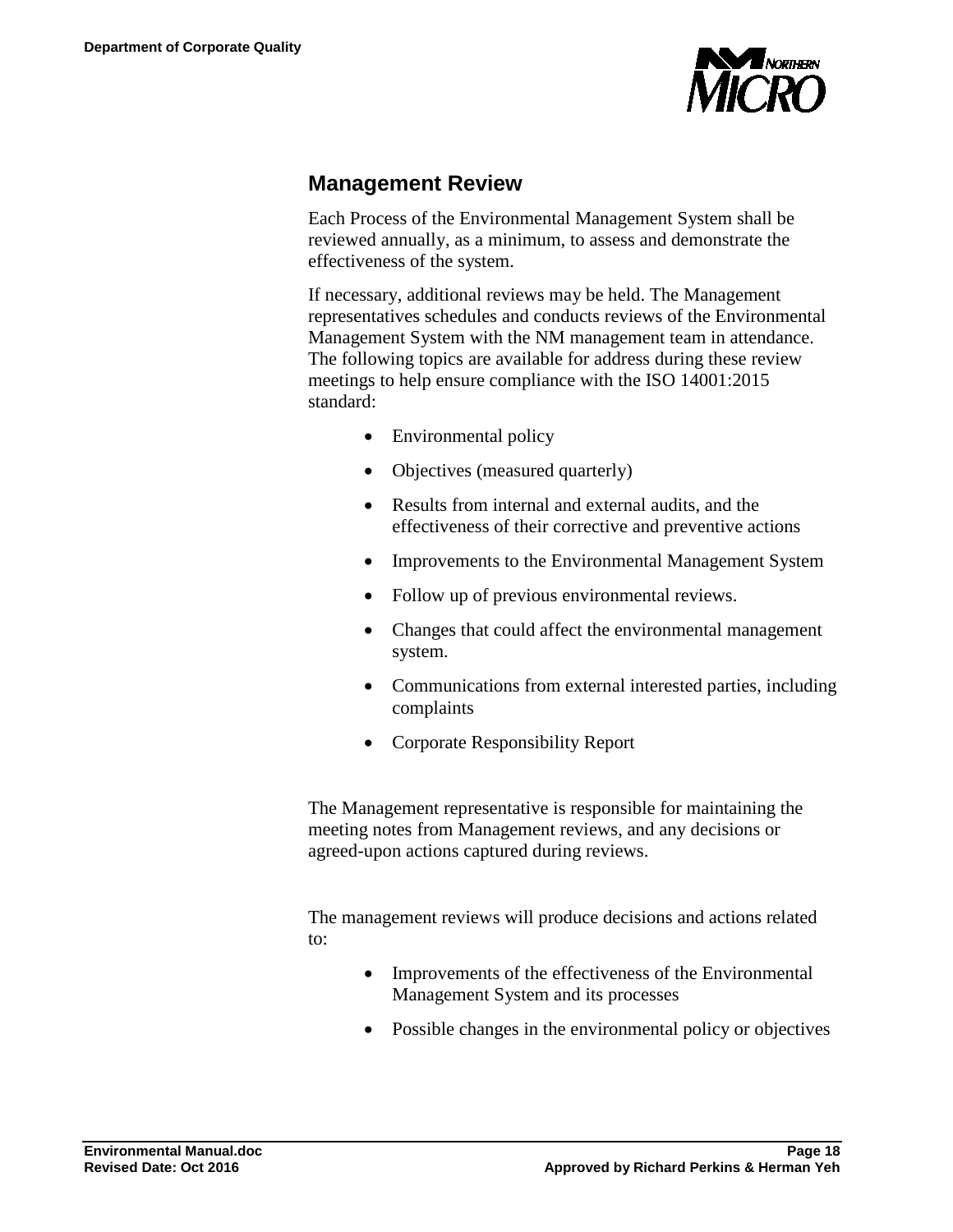

#### **Resource Management**

Northern Micro Management is committed to having a trained and effective team in order to implement and maintain the environmental management system and continually improve its effectiveness. Managers are responsible for determining training needs of their personnel, based on their qualifications, education, and the qualification requirements of individual employment positions as Management determines them for future needs fulfillment

## **Operational Control**

Northern Micro plans those operations that are associated with the identified environmental aspects consistent with its environmental policy, objectives and targets. The details of this plan are documented in the Operational Control Procedure.

## **Emergency Preparedness and Response**

Northern Micro does not produce a product where the product itself or any byproduct is harmful or poses any risk to any employees or the environment. There is a documented Emergency preparedness and response procedure.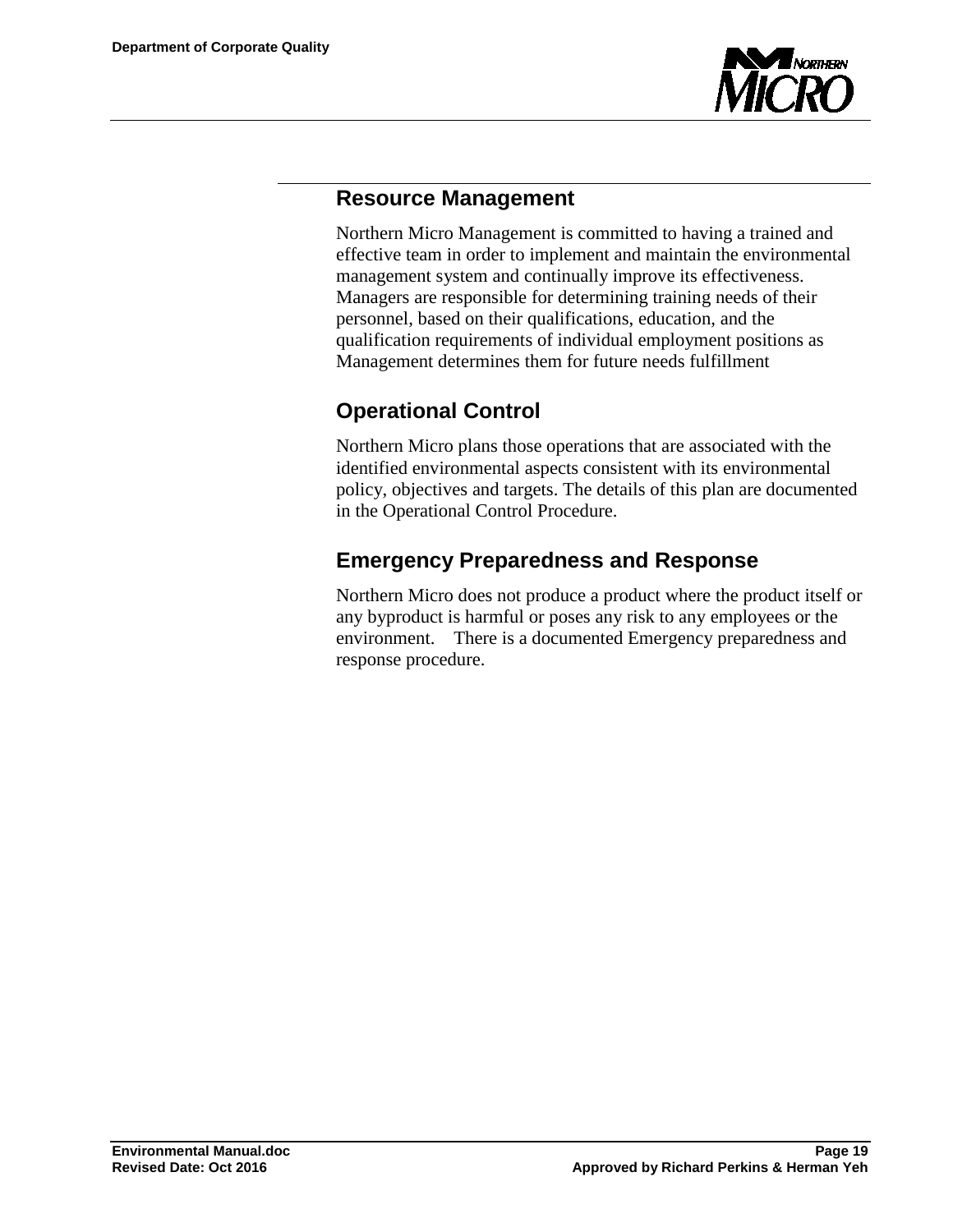

# **Checking**

## **Monitoring and Measurement**

The Management Representative or his delegate shall audit the environmental management system processes to verify the effectiveness of the Environmental Management System. Audits shall be conducted by trained auditors independent of the procedures and processes to ensure requirements are defined precisely, accurately, and are appropriate to achieve the required results.

Identified non-conformance shall be brought to the attention of NM management and corrective actions completed in accordance with the *Corrective and Preventive Action Procedure.*

Audits shall be planned, prioritized, scheduled, performed and recorded and followed up in accordance to *Internal Audit Procedure*, or with applicable legal requirements.

The audit results shall be reviewed at the top management level, and maintained as part of the Environmental Records. These records shall be made available to any personnel, and to the customer, if required by contract.

In addition to performing internal audits on the EMS, Northern Micro Management ensures that it evaluates compliance with other requirements to which it subscribes.

# **Analysis of Data**

Northern Micro collects and analyses appropriate data to demonstrate the suitability and effectiveness of the Environmental Management System and to evaluate where continual improvement can be made.

## **Continual Improvement**

Northern Micro is committed to continually improving the effectiveness of the environmental management system through the use of the environmental policy and environmental objectives, analysis of data, audit results, corrective and preventive actions and the management review.

## **Corrective Action and Preventive Action**

Corrective and preventive actions are initiated as a result of:

• Detecting nonconformity(ies) and taking action to mitigate their environmental impacts